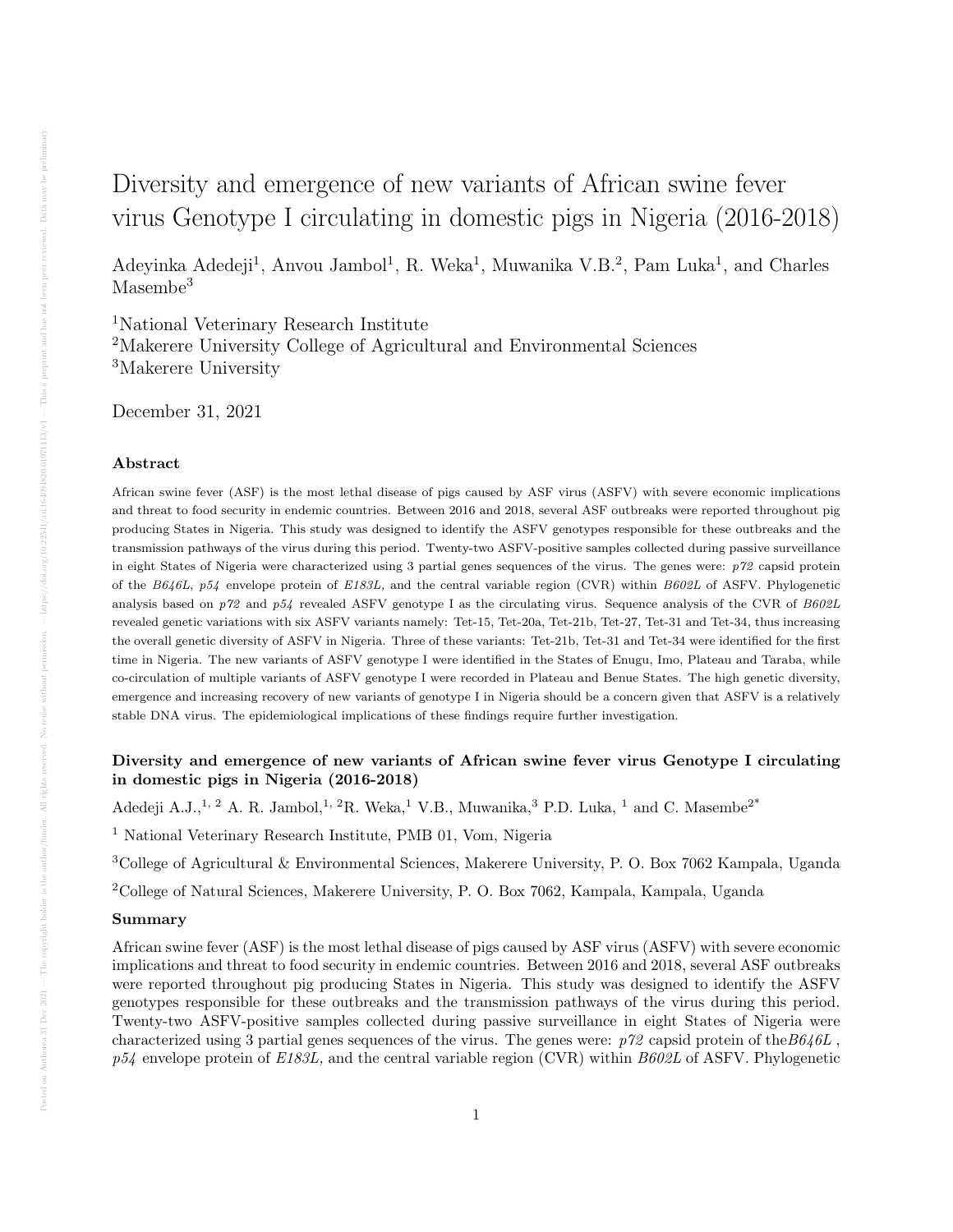analysis based on  $p72$  and  $p54$  revealed ASFV genotype I as the circulating virus. Sequence analysis of the CVR of B602Lrevealed genetic variations with six ASFV variants namely: Tet-15, Tet-20a, Tet-21b, Tet-27, Tet-31 and Tet-34, thus increasing the overall genetic diversity of ASFV in Nigeria. Three of these variants: Tet-21b, Tet-31 and Tet-34 were identified for the first time in Nigeria. The new variants of ASFV genotype I were identified in the States of Enugu, Imo, Plateau and Taraba, while co-circulation of multiple variants of ASFV genotype I were recorded in Plateau and Benue States. The high genetic diversity, emergence and increasing recovery of new variants of genotype I in Nigeria should be a concern given that ASFV is a relatively stable DNA virus. The epidemiological implications of these findings require further investigation.

Keywords: African swine fever, transmission pathway, multiple variants

# \*Correspondence: Charles.masembe@mak.ac.ug

# Introduction

African swine fever (ASF) is a highly fatal haemorrhagic disease of domestic pigs caused by the ASF virus (ASFV), resulting in severe morbidity and mortality (Odemuyiwa et al., 2000; Penrith & Vosloo, 2009). ASFV is a unique double-stranded DNA virus, and the sole member of the genus Asfivirus and family Asfarviridae (Alonso et al., 2018). ASF was first reported in Kenya in 1921, after which the disease was reported in other parts of Africa (Brown et al., 2017; Montgomery, 1921; Mulumba-Mfumu et al., 2019). The disease was initially restricted to Africa, but now has spread to Europe, Asia, and Oceania (Dellicour et al., 2020; Dixon et al., 2020). ASFV is transmitted by direct and indirect contact between pigs in the ASFV domestic cycle, soft ticks of the genus: *Ornithodoros spp* in the tick transmission cycle, and via warthogs in the sylvatic cycle (Costard et al., 2013; Jori et al., 2013). Currently, genetic typing of ASF viruses is carried out through partial nucleotide sequencing of the  $p72$  capsid protein of the  $B646L$  gene and full-length of envelope protein p54 of the E183L gene (Bastos et al., 2003; Lubisi et al., 2005). Further differentiation of ASFV genotypes can be done using the central variable region (CVR) of the  $B602L$  gene (Gallardo et al., 2009). Based on the sequence analysis of thep72 capsid protein of the B646L gene, 24 genotypes of ASFV have been identified (Blome et al., 2020). However, multiple genotypes in a geographical region are associated with tick and sylvatic transmission cycles of ASF mostly reported in East and Southern Africa regions (Costard et al., 2013; Quembo et al., 2018). Molecular characterization of B646L, E183L, and B602L of the ASFV can be used for investigating the source and extent of outbreaks and possible genetic diversity of circulating viral strains (Lubisi et al., 2005; Malogolovkin, Burmakina, Titov, et al., 2015). ASFV is a relatively stable DNA virus with low mutation rates and coupled with lack of closely related viruses which reduces the risk of high genetic variation (Dixon et al., 2020; Gaudreault et al., 2020). However, certain regions of the virus such as the CVR are prone to mutations leading to the creation of new ASFV variants (Luka et al., 2016). These new variants might have implications for tracing and tracking the rate of ASF infections across time and space. In the absence of a vaccine or any other therapy, it is very important to mitigate the spread of the disease by tracking sources of outbreaks and instituting swift control measures particularly in endemic countries. Following the introduction of ASF into Nigeria in 1997, the disease is now endemic in the country with frequent reports of outbreaks in pig producing areas of the country (Odemuyiwa et al., 2000; Owolodun et al., 2010). Previous studies have identified genotype I as the only ASFV circulating in Nigeria and other West African countries before ASFV genotype II was reported in Nigeria recently (Adedeji et al., 2021; Couacy-Hymann et al., 2019; Tizhe et al., 2020). However, different variants of the ASFV genotype I based on the CVR within the B602L gene have been recovered from outbreaks due to possible mutation in that genetic region of the virus. Between years 1997 and 2015, eleven (11) ASFV genotype I variants have been recovered from outbreaks in Nigeria (Couacy-Hymann et al., 2019; Luka et al., 2016; Owolodun et al., 2010). The ASF disease situation in the country has been complicated by poor husbandry system, unrestricted live pig movement, and a weak veterinary system. Despite several studies, the epidemiology and probable drivers of the disease in Nigeria are poorly understood (Awosanya et al., 2015; Fasina et al., 2012). Between 2016 and 2018, there was an upsurge in reported cases of ASF in Nigeria affecting eight States of the country. Epidemiological investigations revealed limited understanding of how ASFV spread into and within farming communities. Therefore, this study carried out the genetic characterization of circulating ASFV to shed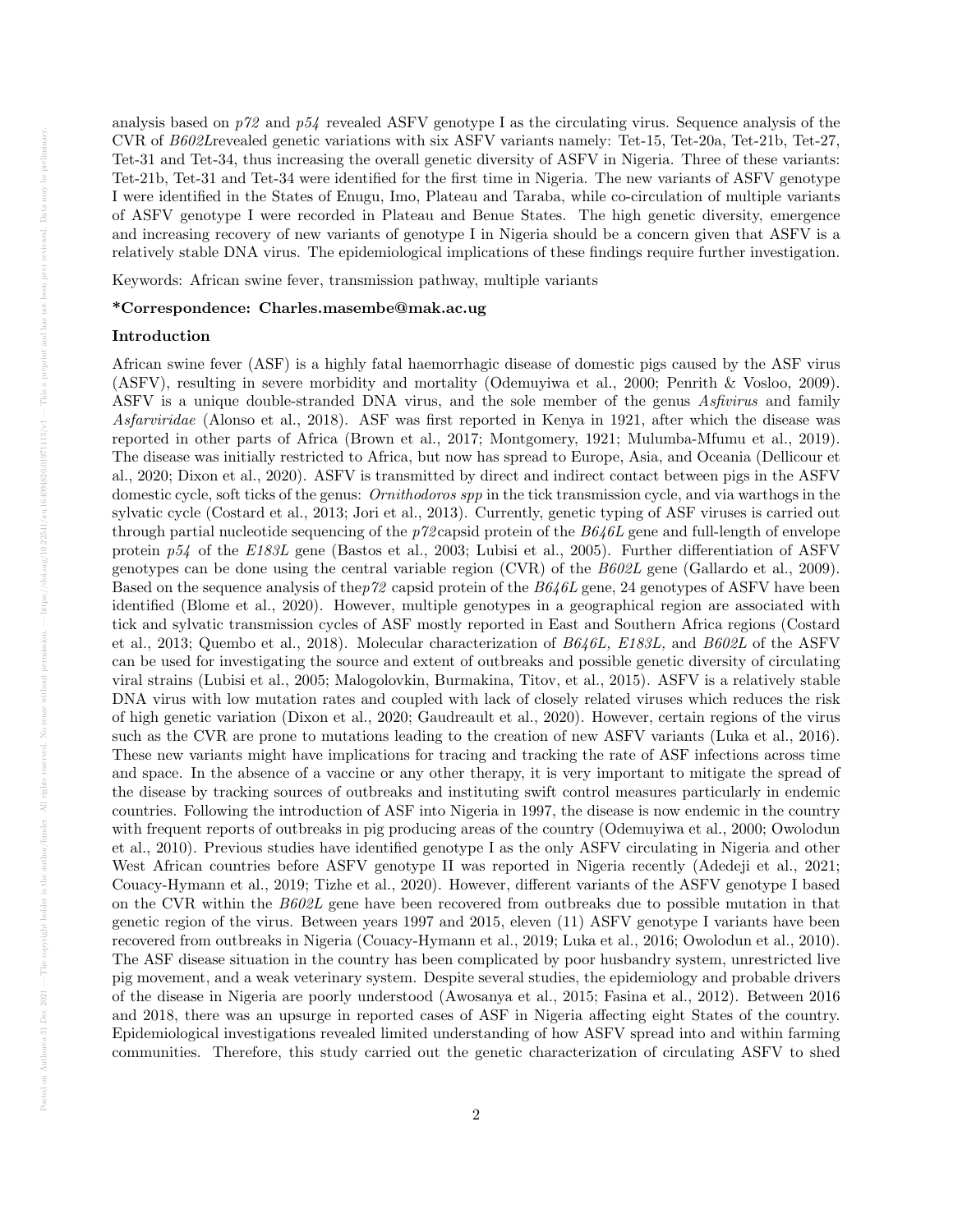light on possible insights on the course and characteristics of these outbreaks.

## Materials and methods

## Study area

Nigeria is bordered by Benin Republic, Niger Republic, Chad, Cameroon, and the Atlantic Ocean to the southern part. Nigeria's porous international borders with neighbouring countries make trans-border trading easy with free movement of livestock in both directions. Administratively, Nigeria is divided into 36 states and the Federal Capital Territory (FCT), Abuja. Pig production activities are carried out in parts of 30 States of the country either as commercial/backyard intensive farms or free-roaming extensive pig production systems (Fasina et al., 2012). Due to the high demand for live pigs, mobility of these animals is unregulated usually from the North-Central to the Southern coastal parts of the country where farmers and traders can obtain higher prices for their animals.

#### ASF outbreak investigations and sample collection

Between 2016 and 2018), 37 ASF outbreaks were reported in domestic pigs in 8 States of Nigeria (Fig 1). One hundred ten (110) outbreak samples were collected consisting of whole blood and tissue (liver, spleen, and lymph nodes) from 147 pig farms. The affected States were Abia, Benue, Enugu, Kaduna, Imo, Lagos, Plateau, and Taraba States (Fig. 1, Table 1). Samples were collected at intensive pig farms and free-roaming pigs in the affected States of the country. Laboratory diagnosis was carried at the ASF National Reference Laboratory (NRL) at the National Veterinary Research Institute (NVRI), Vom, Nigeria. Epidemiological investigations were carried out in all affected States. In 2016, ASF was reported in three States of Nigeria including: Benue, Kaduna, and Plateau States. One of the ASF outbreaks in Plateau State was reported in an institutional farm and the source of viral introduction was through farm workers. Three States (Abia, Imo, and Enugu) in Eastern Nigeria with contiguous common border reported ASF outbreaks in 2017. ASF outbreak in Imo State occurred due to the introduction of pigs from the Republic of Cameroon. The outbreak affected a cluster of seven intensive pig farms with a herd size of 60-1000 pigs and recorded mortality of 73% (2168/2930). A similar outbreak of ASF also occurred in neighbouring Abia State in a cluster of nine farms and a mortality rate of 80% (845/1050) was recorded in exotic breeds of pigs. The ASF outbreak started in one of the farms and it spread to other farms through the activities of butchers who also kept pigs. The ASF outbreak in Enugu State was also in an intensive small-holder pig farm. Similarly, ASF outbreaks were reported in 2018 in 3 Northern States (Benue, Taraba, and Plateau) with common boundaries (Fig 1). The outbreak started in Plateau State and was reported between April and November 2018 in small-holder intensive pig farms mostly in Jos-South Local Government Area (LGA) (Fig 1). Also in September 2018, the disease was reported in Zing, Taraba State, ASF affected 101 pig farmers with recorded mortality of 45.6% (3354/7360) pigs. Affected animals were mainly free-roaming Nigerian indigenous pig (NIP) breeds. In addition, widespread ASF outbreaks were reported in four major locations of Gboko, Otukpo, Yandev, and Makurdi, all in Benue State from June to December 2018. The affected pig farms were breeder and smallholder intensive farms. Lastly, in southwestern Nigeria, Lagos State recorded ASF outbreak close to the Nigeria-Benin republic international border in an intensive pig farm in 2018 with 75% (40/60) mortality.

## Laboratory analysis

The tissue samples were homogenized and total genomic DNA was extracted from tissue and blood samples using QIAamp DNA mini kit (Qiagen, Hilden, Germany) following the manufacturer's instructions. ASF diagnosis was carried out by detection of ASFV genome using conventional polymerase chain reaction (PCR) using primers PPA1: 5'-AGT TAT GGG AAA CCC GAC CC-3' and PPA2 5'-CCC TGA ATC GGA GCA TCC T-3', targeting the  $B646L$  gene of the ASFV as previously described (Aguero et al., 2003). Amplified PCR products were separated and visualized by gel electrophoresis, with 257 bp being the expected PCR product

# Molecular Characterization of African swine fever virus

For ASFV genotyping and assessing the patterns of genetic variation among ASFV positive samples, three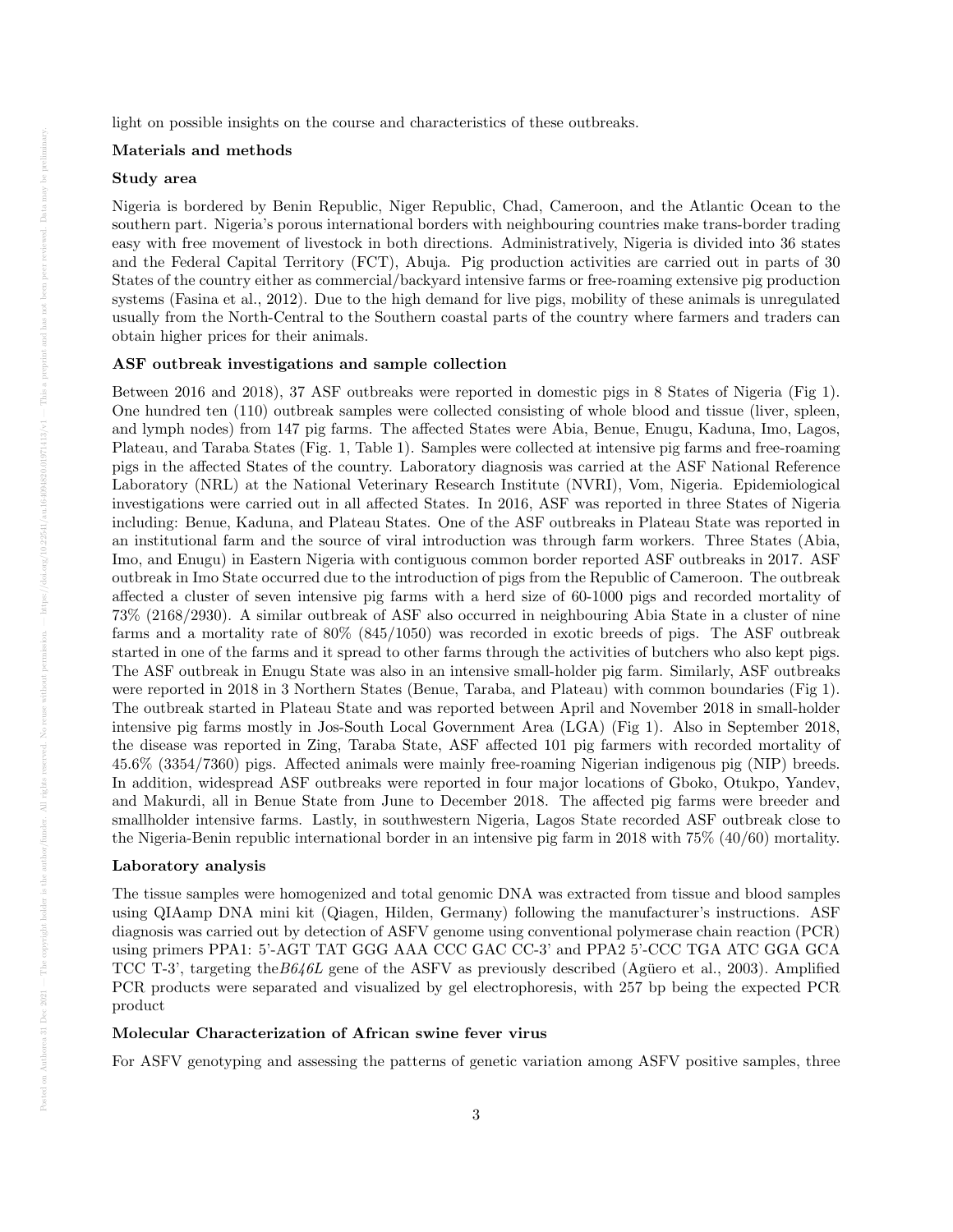regions within the ASFV genome were PCR amplified and sequenced. These were the C-terminal end of the B646L gene encoding the p72 protein, the full length of E183L gene encoding p54 protein, and CVR within theB602L gene as previously described (Bastos et al., 2003; Lubisi et al., 2005; Phologane et al., 2005 ; Nix et al., 2006; Gallardo et al., 2009). The PCR products were purified using MinElute PCR purification kit (Qiagen) as described by the manufacturer's protocol and characterized commercially at Macrogen Inc. (Netherlands Europe) using Sanger sequencing method. The assemblage of sequence reads was carried out using the Staden software package (http://staden.sourceforge.net/) and Bioedit (Hall, 1995) with default settings. Confirmation of sequences type was carried out using the BLAST tool, (https://blast.ncbi.nlm.nih.gov/Blast.cgi). Phylogenetic trees were constructed using MEGA X and inferred using Neighbour Joining method for p72 and Minimum Evolution method for  $p54$  (Kumar et al., 2018). ASFV genotypes were retrieved from the Genbank for the construction of the phylogenetic trees for both  $p\gamma$  and  $p54$ . All ASFV sequences from this study were submitted to the Genbank under accession numbers: OL621859- OL621879 for B646Lgene, OL621880- OL621896 for E183L and OL638971-OL638986 for

## B602L

The sequences of the ASFV B602L gene from this study were translated to protein sequences using ExPASy (https ://web.expas y.org/translate/) with default settings. The translated amino acid tetramers were matched with published codes as previously reported (Achenbach et al., 2017; Nix et al., 2006). The tetrameric repeat sequences (TRS) from this study were compared with 25 TRS recovered in Nigeria and other West African countries.



# Fig 1: Map of Nigeria showing the distribution of African swine fever virus genotype I variants recovered from outbreaks between 2016 and 2018

## Results

# Laboratory Results

From the 110 samples collected within the three years study period, laboratory analysis by conventional PCR indicated that in 42.5% (38/110) of samples collected ASFV was detected. The positive samples were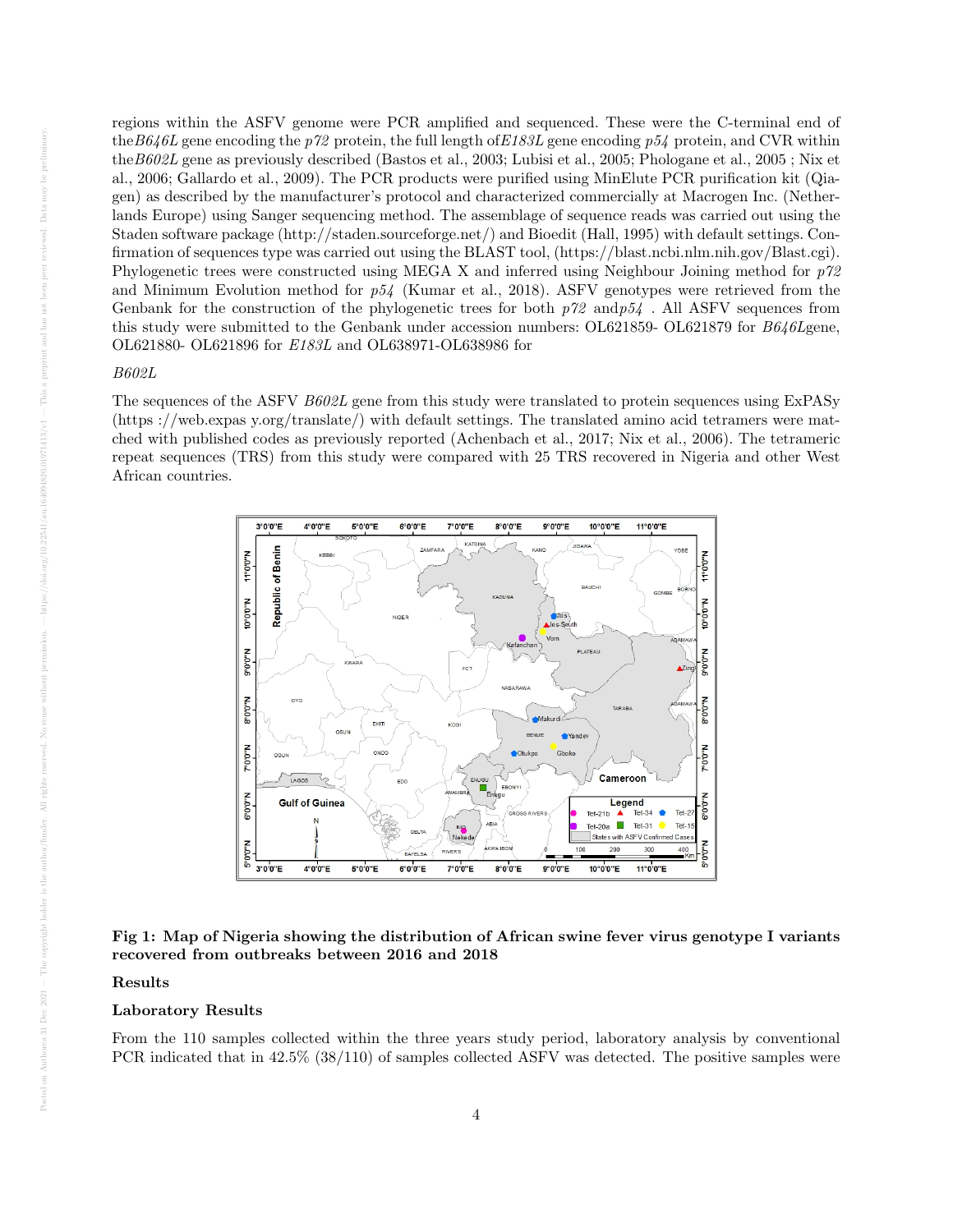distributed in the respective states as follows: Abia (1) Benue (12), Enugu (2), Kaduna (1), Imo (2), Lagos (2), Plateau (16) and Taraba (2), ASF cases in 2016 was confirmed in Benue, Kaduna and Plateau States. The ASF outbreak in 2017 was in Abia, Imo and Enugu States. While, in 2018 the ASF outbreak was in Benue, Lagos, Plateau, and Taraba States.

Table 1: Distribution of African swine fever outbreaks, samples collected, laboratory results in eight States of Nigeria from 2016 to 2018

| Year  | <b>State</b> |                |     | No of outbreaks Samples collected Positive samples by PCR |
|-------|--------------|----------------|-----|-----------------------------------------------------------|
| 2016  | Benue        |                | 2   |                                                           |
|       | Kaduna       | $\overline{1}$ | 2   |                                                           |
|       | Plateau      | -3             | 10  | 2                                                         |
| 2017  | Abia         |                |     |                                                           |
|       | Enugu        |                | 2   | 2                                                         |
|       | Imo          |                | 2   | 2                                                         |
| 2018  | Benue        | 11             | 38  | 11                                                        |
|       | Lagos        | 1              | 2   | $\mathfrak{D}$                                            |
|       | Plateau      | 16             | 47  | 14                                                        |
|       | Taraba       | 1              | 4   | $\mathcal{D}_{\mathcal{L}}$                               |
| Total |              | 37             | 110 | 38                                                        |

## Phylogenetic analysis of B646L of ASFV

The p72 of B646L gene sequences generated from this study when compared with other sequences in the GenBank, revealed a 99-100% similar to ASF viruses from Cameroon (MG596409, MG596420) and Ivory Coast (MG674296) using the BLAST search tool. Phylogenetic analysis of the Nigerian sequences with representatives of the 18 out 24 genotypes showed sequences generated in this study clustered with genotype 1 (Fig 2).

# Phylogenetic analysis of E183L (p54) of ASFV

The phylogenetic analysis of the  $p54$  protein of ASFV revealed that all Nigerian sequences clustered with some sequences from West African countries belonging to genotype 1a (Fig 3). The phylogenetic tree was constructed using sequences of 16 genotypes retrieved from the Genbank. Comparison of sequences from this study and recent sequences from other West African countries showed 99-100% similarity with sequences from Cameroon (MG596464, MG596468), Ivory Coast (MH836355), and Mali (MT886241).

# Sequence analysis of the CVR of B602L

Sequence analysis of the CVR of the  $B602L$  gene recovered six ASFV variants with distinct TRS named as: Tet-15, Tet-20a, Tet-21, Tet-27b, Tet-31 and Tet-34 (Table 2). ASF variants Tet-15, Tet-20a, Tet-27 had been previously reported in Nigeria (Table 2). While, Tet-21b, Tet-31, and Tet-34 were the new variants that are being reported for the first time in Nigeria and West Africa in this study. The Nigerian Isolates KASIT 2, recovered from a live pig market in Katsit, Kaduna State is similar to Cameroonian ASFV (AF513045) (Table 2). Plateau State had the highest number (3) of co-circulating ASFV TRS variants (Tet-15, Tet-27, Tet-34) followed by Benue State with two (Tet-15 and Tet-27). Interestingly, Tet-34 that was circulating in pig farms between April and November 2018 in Plateau State was also recovered in Zing, Taraba State in September 2018 possibly introduced from Plateau State via movement of live pigs. ASFV TRS variant Tet-31 recovered from Enugu State has not been previously reported in Nigeria, but the source of infection is unknown due to limited epidemiological information. Tet-15 was the only ASFV genotype I variant recovered in two separate years of this study, it was circulating in two States (Plateau and Benue). Tet-21b recovered from Imo State was reported to have been introduced from Cameroon, but it was different from ASF variants reported in Cameroon. Tet-15 and Tet-27 variants were recovered in Benue and Plateau States, while Tet-34 was were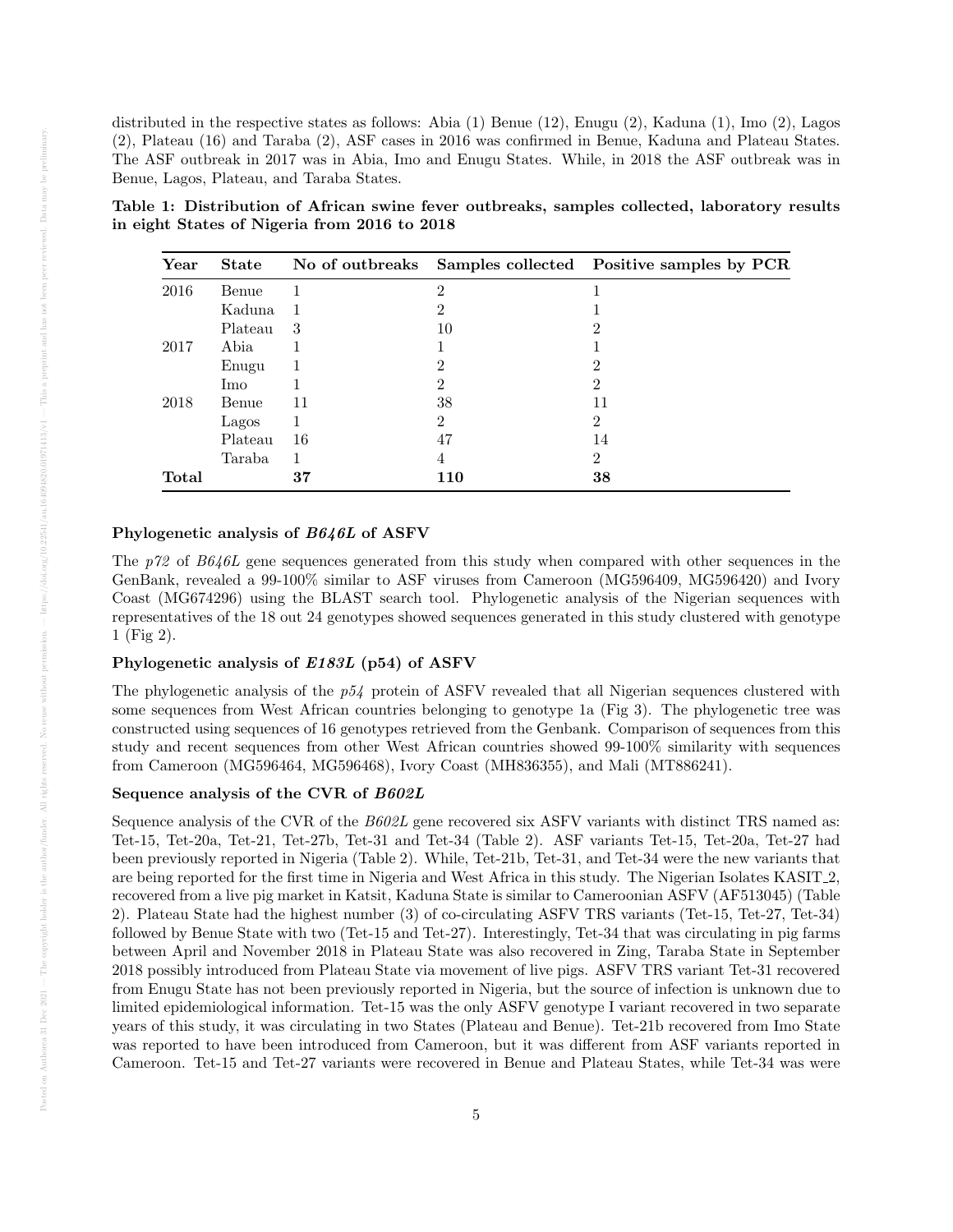circulating in two States each within the study period and restricted to the North Central geographical region. While Tet-21b and Tet-31 were restricted to southeast geographical region of Nigeria.



Fig2 : Phylogenetic tree of partial p72 protein encoded in B646L gene of Nigerian ASFV sequences (2016- 2018). The tree was constructed in MEGA X using the Neighbor joining at 1000 bootstrap replicates. The Nigerian ASFV isolates from this study are marked red.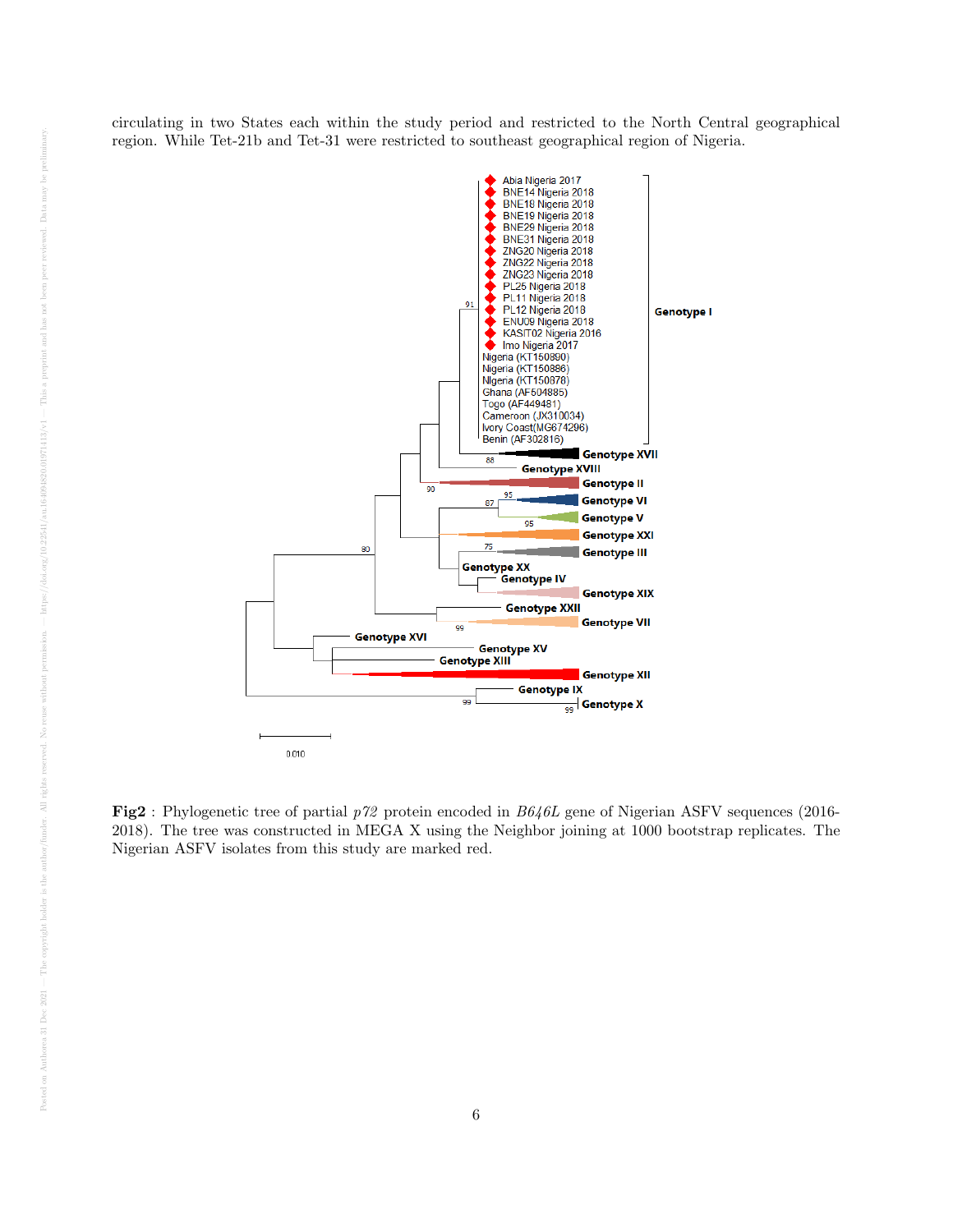

Fig. 3. Phylogenetic tree of full-length E183L gene encoding the p54 protein of Nigeria ASFV isolates from 2016-2018.. The tree was constructed using MEGA X inferred by Minimum Evolution Method at 1000 bootstrap replicates. The Nigerian ASFV isolates of this study are noted in diamond and cluster with Genotype Ia

|                | Sample<br>ID         | Country     | Year | Accession<br>Number | <b>Tetramer</b> | Reference  | <b>CVR</b><br>profile |
|----------------|----------------------|-------------|------|---------------------|-----------------|------------|-----------------------|
|                |                      |             |      |                     |                 |            |                       |
| $\mathbf{1}$   | KASIT <sub>-02</sub> | Kafanchan,  | 2016 |                     | $Tet-20a$       | This Study | ABNAAAACI             |
|                |                      | Kaduna      |      |                     |                 |            |                       |
|                |                      | State       |      |                     |                 |            |                       |
|                |                      | Nigeria     |      |                     |                 |            |                       |
| $\overline{2}$ | PL03                 | K-Vom,      | 2016 |                     | $Tet-15$        | This study | <b>ABNABNAAA</b>      |
|                |                      | Plateau     |      |                     |                 |            |                       |
|                |                      | State       |      |                     |                 |            |                       |
|                |                      | Nigeria     |      |                     |                 |            |                       |
| $\sqrt{3}$     | IMO06                | Nekede, Imo | 2017 |                     | $Tet-21b$       | This study | ABNAAAAAC             |
|                |                      | State       |      |                     |                 |            |                       |
|                |                      | Nigeria     |      |                     |                 |            |                       |
| $\overline{4}$ | ENU09                | Enugu,      | 2017 |                     | $Tet-31$        | This study | ABNAAAACE             |
|                |                      | Enugu       |      |                     |                 |            |                       |
|                |                      | Nigeria     |      |                     |                 |            |                       |

| Table 2: Comparison of CVR profiles of B602L gene of African swine fever virus from outbreaks |  |  |  |  |  |  |
|-----------------------------------------------------------------------------------------------|--|--|--|--|--|--|
| between 2016 and 2018 in Nigeria and other West African countries                             |  |  |  |  |  |  |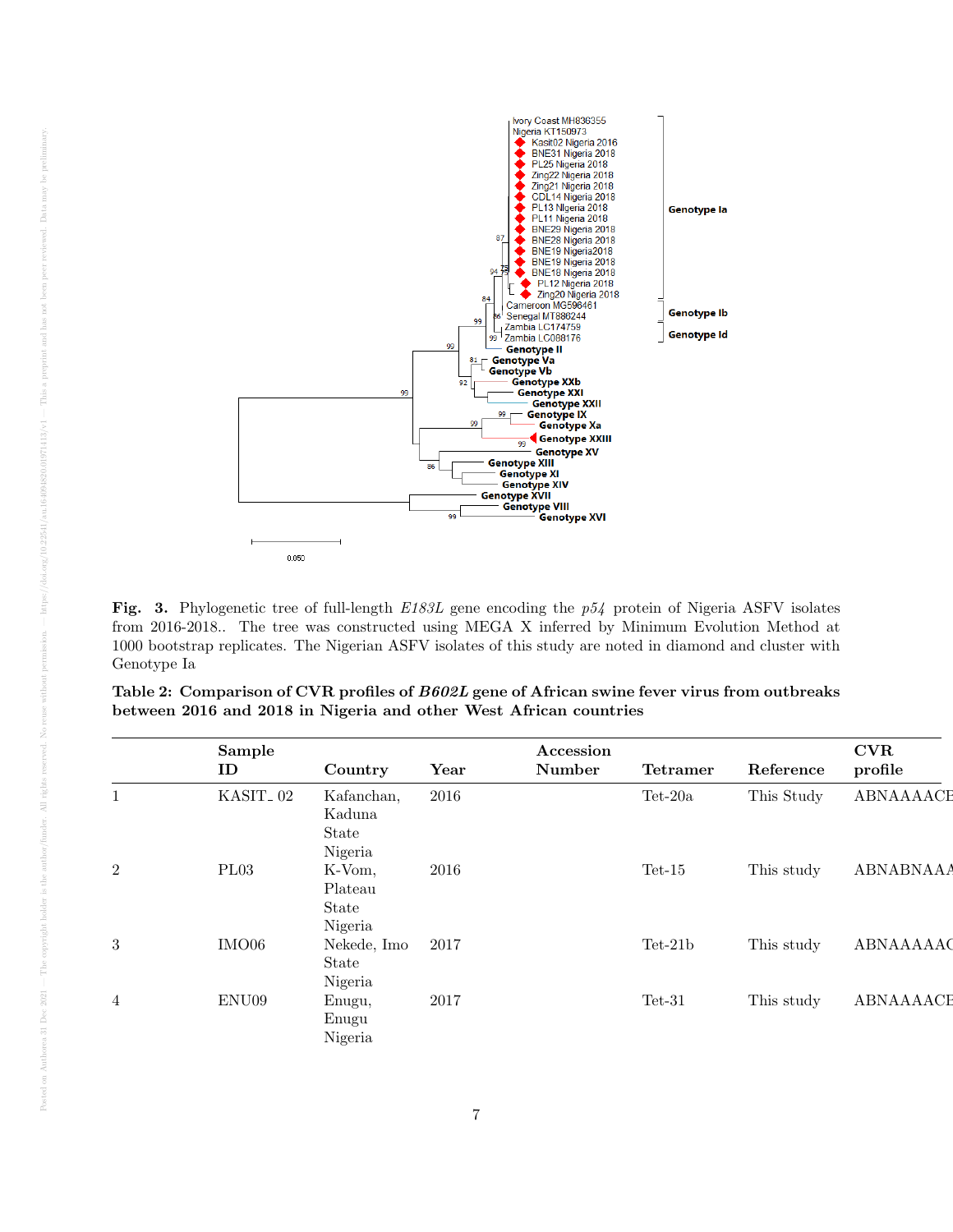|                  | Sample<br>ID                                | Country                            | Year       | Accession<br>Number | <b>Tetramer</b>          | Reference                   | <b>CVR</b><br>profile |
|------------------|---------------------------------------------|------------------------------------|------------|---------------------|--------------------------|-----------------------------|-----------------------|
| $\bf 5$          | BNE14                                       | Gboko<br>Benue<br>State            | 2018       |                     | $\mbox{Tet-15}$          | This study                  | <b>ABNABNAAA</b>      |
| $\,6\,$          | PL10                                        | Jos, Plateau<br>State<br>Nigeria   | $\,2018$   |                     | $Tet-15$                 | This study                  | <b>ABNABNAAA</b>      |
| $\,7$            | BEN19                                       | Otukopo,<br>Benue State<br>Nigeria | $\,2018$   |                     | $Tet-27$                 | This study                  | ABNAAAACE             |
| $8\,$            | $\rm PL$ $20$                               | $\mathrm{Jos}$<br>Plateau<br>State | $\,2018$   |                     | $Tet-27$                 | This<br>Study               | ABNAAAACE             |
| $\boldsymbol{9}$ | ${\rm ZNG21}$                               | Zing, Taraba<br>State<br>Nigeria   | 2018       |                     | $\mbox{ Tet-}34$         | This study                  | ABNAAAACE             |
| 10               | PL24                                        | Jos, Plateau<br>State<br>Nigeria   | $\,2018$   |                     | $Tet-34$                 | This study                  | ABNAAAACE             |
| 11               | PL12                                        | Jos, Plateau<br>State              | $\,2018$   |                     | $Tet-34$                 | This study                  | ABNAAAACE             |
| 12               | PL13                                        | Nigeria<br>Jos, Plateau<br>State   | $\,2018$   |                     | Tet-34                   | This study                  | ABNAAAACE             |
| $13\,$           | $\rm PL14$                                  | Nigeria<br>Jos, Plateau<br>State   | $\,2018$   |                     | $Tet-34$                 | This study                  | ABNAAAACE             |
| 14               | $\rm PL25$                                  | Nigeria<br>Jos, Plateau<br>State   | $\,2018$   |                     | $Tet-34$                 | This study                  | ABNAAAACE             |
| 15               | BNE28                                       | Nigeria<br>Yandev,<br>Benue        | 2018       |                     | $Tet-27$                 | This Study                  | ABNAAAACE             |
| 16               | $\rm BNE18$                                 | Nigeria<br>Yandev,<br>Benue State  | 2018       |                     | $\mbox{Tet-27}$          | This study                  | ABNAAAACE             |
| 17               | CAM/89                                      | Nigeria<br>$C$ ameroon             | 1989       | AF513045            | $\operatorname{Tet-20a}$ | Wade et<br>al., 2019        | ABNAAAACE             |
| 18               | Nig08/BNGb9 Gboko                           | Benue State<br>Nigeria             | $\,2008\,$ | $\rm AGC93420$      | $\mbox{Tet-}22a$         | Alkhamis et<br>al. $2018\,$ | <b>ABNAAAACA</b>      |
| 19               | $NIG$ -<br>BNGBT2                           | Benue State<br>Nigeria             | $\,2009\,$ | KT150924            | $\mbox{Tet-}20b$         | Luka et $al,$<br>$\,2015$   | ABNAAAAAC             |
| 20               | $NIG$ -<br>${\bf ABDPOSAST5}\, {\bf State}$ | ${\rm Jos}$ Plateau<br>Nigeria     | 2011       | KT150923            | $Tet-20b$                | Luka et al,,<br>$\,2015$    | ABNAAAAAC             |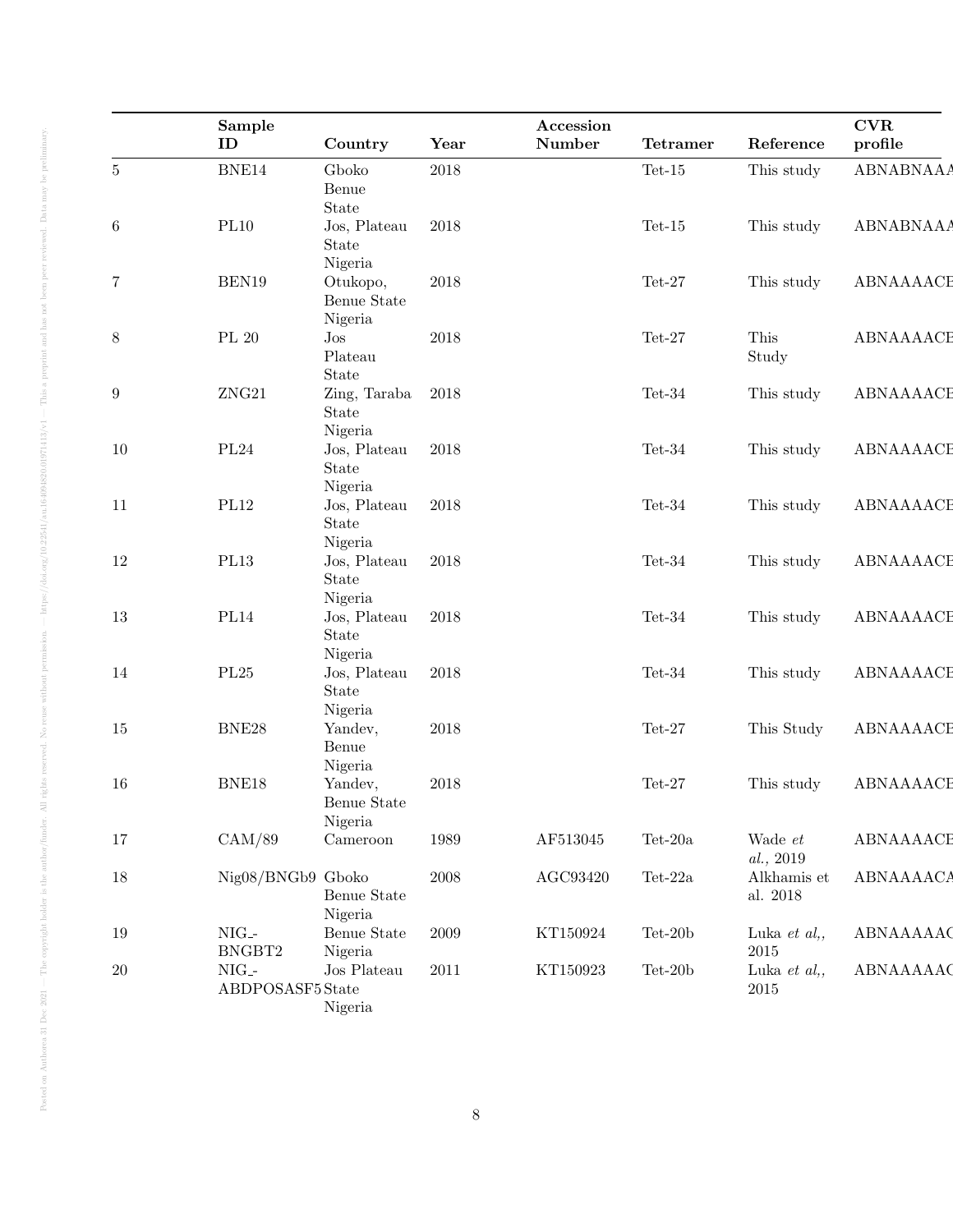|        | Sample<br>ID                       | Country                           | Year       | Accession<br>Number | <b>Tetramer</b>  | Reference                             | CVR<br>profile   |
|--------|------------------------------------|-----------------------------------|------------|---------------------|------------------|---------------------------------------|------------------|
| 21     | $NIG$ -<br>KDKASITLN2 Kaduna       | Kafanchan,<br>State               | $2012\,$   | KT150938            | $\mbox{Tet-}20b$ | Luka et $al,$<br>$2015\,$             | ABNAAAAAC        |
| 22     | $NIG$ -<br>IMOWR01                 | Nigeria<br>Owerri Imo<br>State    | $2013\,$   | KT150934            | Tet-20 $b$       | Luka $et\ al.,$<br>$2015\,$           | ABNAAAAAC        |
| 23     | Nig08/BNGb24Gboko,                 | Nigeria<br>Benue State<br>Nigeria | 2008       | AGC93421            | Tet-22b          | Alkhamis et<br>al. 2018               | ABNAAAAAC        |
| 24     | Nigeria <sub>-</sub><br>(GQ427185) | Nigeria                           | 2008       | GQ427185            | Tet-20a $\,$     | Owolodun<br>$et\,\,al\,\,2010$        | ABNAAAACE        |
| 25     |                                    | Nig08/BNGb15Gboko/Benue<br>State  | 2008       |                     | $\mbox{Tet-27}$  | Couacy-<br>Hymann<br>et al.,<br>2019. | ABNAAAACE        |
| $26\,$ | Nig08/LAOk1 Lagos                  | Nigeria                           | $\,2008\,$ | KC112590            | $Tet-36$         | Alkhamis et<br>al. (2018)             | ABNAAAACE        |
| 27     | $Nig08/LAOk2$ Lagos                | Nigeria                           | 2008       | AGC93424            | $\mbox{ Tet-}37$ | Alkhamis et<br>al. (2018)             | ABNAAAACE        |
| 35     | $CMR/sangm2a$ Cameroon             |                                   | 2010       |                     | Tet-20b          | Wade et<br>al. 2019                   | ABNAAAAAC        |
| 39     | Ben09/AGL1 Benin                   |                                   | $\,2009\,$ |                     | Tet-22b          | Alkhamis<br>et al. $2018$             | ABNAAAAAC        |
| 40     | Tog09/P1                           | Togo                              | $\,2009\,$ |                     | $Tet-22b$        | Alkhamis<br>$et$ al. 2018             | ABNAAAAAC        |
| 41     | IC/1/96                            | Ivory<br>$\mathrm{Coast}$         | 1996       | AF513036            | $\mbox{ Tet-}36$ | Couacy-<br>Hymann<br>et al.,<br>2019  | ABNAAAACE        |
| 42     | $Ben_97/6$<br>Benin                | Benin                             | 1997       | CAJ90780            | $Tet-36$         | Nix et al.<br>$\,2006\,$              | ABNAAAACE        |
| 43     | $Nig29$ -<br>$_{\rm LGTT}$         | Plateau/Langta20015               |            | KT96137             | Tet-17a          | Luka $et$<br>al., 2016                | <b>ABNABNAAA</b> |
| 44     | $Nig30$ -<br>$_{\rm LGTT}$         | Plateau/Langta20215               |            | KT961376            | $Tet-17b$        | Luka $et$<br>al., 2016                | <b>ABNAAAACA</b> |
| 45     | Nig9_JS16_1                        | Plateau/Jos<br>Nigeria            | 2013       | KT961365            | $Tet-48$         | Luka et al.,<br>2016                  | ABNAAAACE        |

*Notes* . CVR codes as previously described:  $CAST/CVST/CTST = A$ ,  $CADT/CTDT = B$ ,  $GAST/GANT$  $=$  C, CASM  $=$  D, CANT  $=$  F, CTNT  $=$  G, NEDT  $=$  M, NVDT/NVGT/NVNT  $=$  N, NANI/NADI/NASI  $=$  O, RAST = H, SAST = S, NVNT = T, NAST/NADT/NANT = V and SADT/SVDT = W.

# Discussion

This study presents an update on ASFV circulating in Nigeria based on the characterization of three genes of the ASFV from samples collected during suspected ASF disease outbreaks between 2016- 20180. Phylogeny of ASFV identified genotype I and Ia from samples analyzed based on the  $B646L$  and  $E183L$  genes which show high stability of these regions of the virus. However, sequence analysis of the hypervariable CVR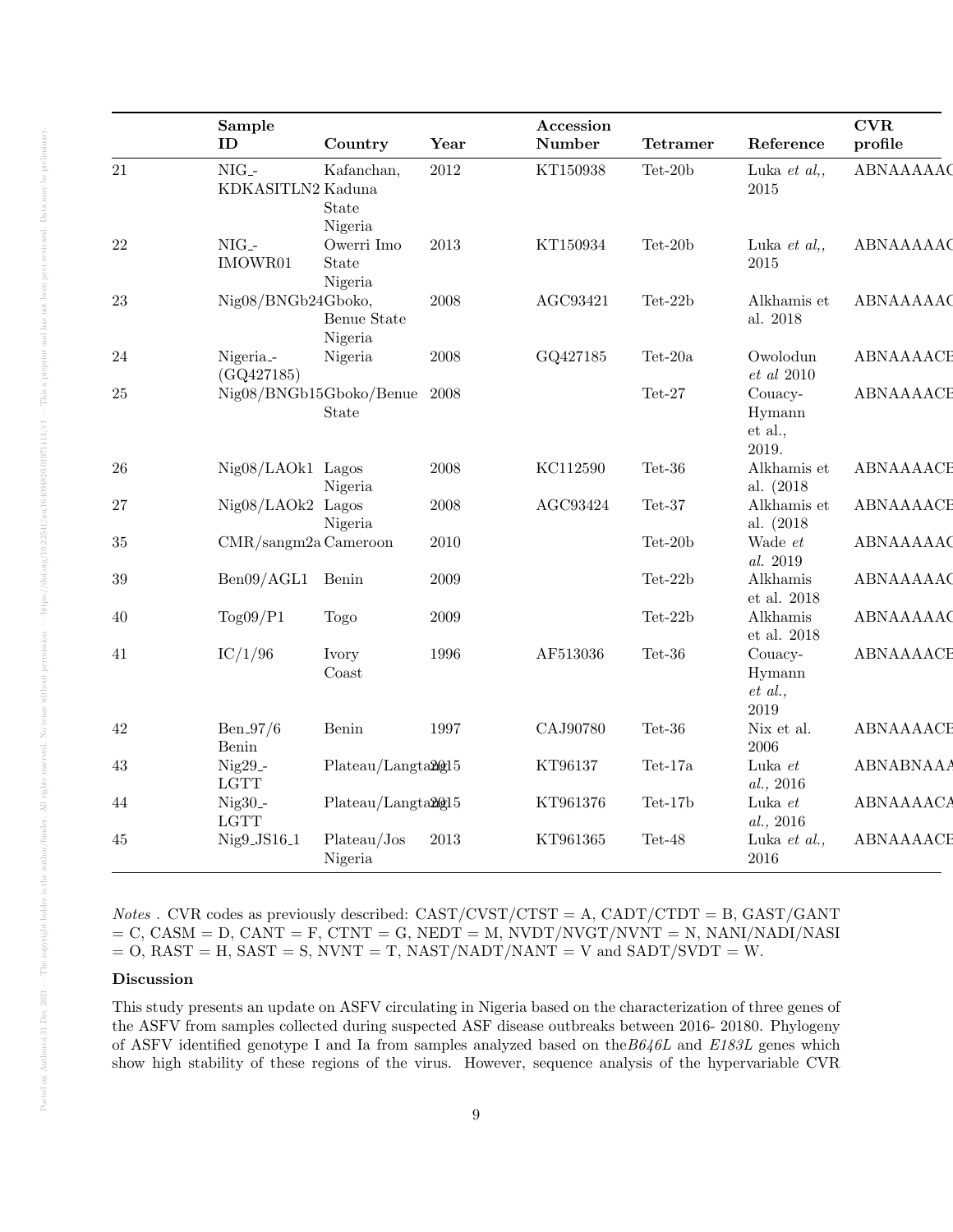encoded within B602L gene revealed six ASFV genotype I variants, three of which were new (Tet-21b, Tet-31 & Tet-34) and never reported in Nigeria nor any of the West African countries. Earlier genetic studies had recovered 11 ASFV genotype I variants in Nigeria (Tet-15, Tet-17a, Tet-17b, Tet-20a, Tet-20b, Tet-21a, Tet-22, Tet-27, Tet-29, Tet-32, Tet-36, Tet-48) (Owolodun et al., 2010; Luka et al., 2016) (Table 2). With 3 newly recovered variants in this study, 14 ASFV genotype I TRS variants have now been recovered in Nigeria. Interestingly, earlier ASFV genotype I variants like Tet-36 recovered from the first outbreak in 1997 have been displaced by newer TRS variants. In this study, Tet-15, Tet-27, and Tet-34 were the most widely distributed ASFV variants co-circulating in Benue and Plateau States. (Table 2, Fig.1). These findings differ from the previous studies that reported Tet-36 as the dominant variant between 2003 and 2007 and Tet-20b was the most widespread TRS variant from 2007 to 2015(Luka et al., 2016). Tet-15 was first reported in Kaduna State in 2014 at a live pig market, but the variant has now spread to two other States based on the results from this study (Table 2). It is likely, Tet-15 spread from the live pig market in Kaduna State to Benue and Plateau States via trading of live pigs. Tet-27 was first recovered in 2003, the TRS variant has persisted and was recovered in several sites in Benue State in 2018 (Luka et al., 2016; Owolodun et al., 2010)(Table 2). Multiple variants of ASFV genotype I have been recovered in some countries in West and Central Africa. For instance, multiple ASFV genotype I variants have been recovered in Ivory Coast (4), Benin (4), Burkina Faso (7), Ghana (6), and Cameroon (4) (Luka et al., 2016; Couacy-Hymann et al., 2019; Wade et al., 2019). These findings suggest the CVR of B602Lof ASFV genotype I is prone to mutations in West and Central Africa. Furthermore, these mutations occur despite no documented evidence of the presence of sylvatic or tick ASFV transmission cycle in West and Central Africa (Luka et al., 2017). ASF outbreaks frequently occur in Nigeria with severe clinical outcomes, thereby affecting pig farmers' financial income and threatening food security. In this study, ASF outbreaks were reported in eight out of 30 pigproducing states of Nigeria (Fig 1). Although the number of outbreaks may be higher but were underreported due to a lack of financial compensation to pig farmers. Rather, farmers rapidly sell-off or slaughter sick pigs leading to further spread of the disease in Nigeria (Fasina et al., 2010). The ASF outbreaks between 2016 and 2018 in this study were both in intensively reared exotic pigs and free ranged NIP. Based on data collected, Plateau and Benue States seem to be hotspots of ASF in Nigeria as they have the highest number of recorded outbreaks. Epidemiological data collected in this study showed that basic biosecurity measures such as proper quarantine before the introduction of new stock and traffic control were not observed, leading to the introduction and spread of ASF in the affected pig farms. For instance, the ASF outbreak in Imo State was attributed to the illegal introduction of pigs into Nigeria from Cameroon, while that of Abia State was exacerbated by inadequate sanitary and biosecurity measures. Outbreaks in both States occurred in a cluster of pig farms. Clustering/communal pig farming is common practice in Nigeria, whereby pig farms are located close to each other, and farmers have access to each other's farms, share farmworkers and equipment. The ASF outbreaks reported in Zing, Taraba State affected 101 pig farmers leading to the death of 3,354 NIP breed (Fig 1). Although, field investigation did not reveal the source of the outbreak, nevertheless, the extensive husbandry system contributed to the spread of ASFV in the community. Interestingly, some of the NIPs survived the ASF outbreak with lower mortality rates of 45.6% compared to 73.7-80% for exotic breeds as recorded in this study. Some of the NIPs that survived the ASF outbreak were still alive and identified by farmers during a field visit to Zing, Taraba State, for another research study in 2019. Previously, studies in Nigeria have observed tolerance of NIP to ASFV, sometimes with no clinical signs or reduced death rates during outbreaks (Oluwole & Omitogun, 2014). Studies in the Democratic Republic of Congo and Mozambique, reported indigenous pigs in endemic areas infected with the ASFV remained asymptomatic(Patrick et al., 2020 Penrinth et al.,2004; Patrick et al., 2020). Several risk factors have been identified as being responsible for the spread of ASFV in Nigeria, namely: poor husbandry system, live pigs trading and slaughtering of pigs on the farm and, movement of ASF infected and recovered animals (Fasina et al., 2012). Other factors include external sourcing of replacement stock, presence of ASF-infected farms within the neighbourhood of other farms and exchange of feed and farm tools by farmers and their workers (Olugasa & Ijagbone, 2007; Awosanya et al., 2015). This study further confirms the importance of these risk factors in the spread and sustenance of the virus in the pig populations in Nigeria.

Conclusion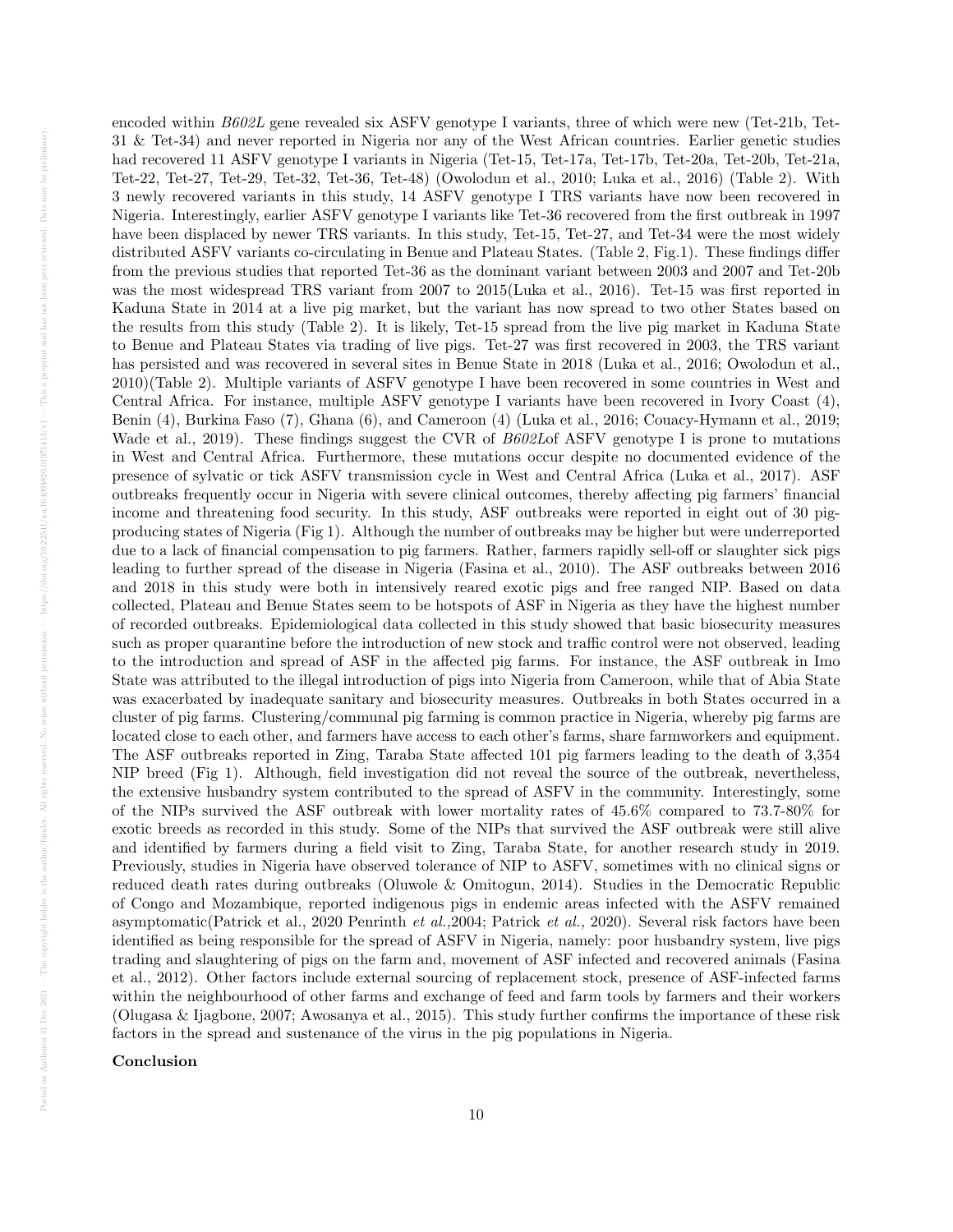This study elucidates the continuous spread and emergence ASFV genotype I TRS variants in pig farming areas in Nigeria within three years of the study. Although phylogeny revealed genotype I, however, six variants were recovered following sequence analysis of CVR of B602L gene. This study presents the first report of three of the variants that are co-circulating in four States in Nigeria. The increasing recovery of new variants of genotype I in Nigeria should be a source of serious concern, particularly for a stable DNA virus like ASFV. But the epidemiological implications of the findings are unknown and need further investigation.

## Acknowledgments

This research was funded by the African Union Commission(AURG-II-1-196-2016). The authors acknowledge the staff of the National Veterinary Research Institute Vom for the technical assistance.

## Ethical approval

This study was approved by National Veterinary Research Institute Animal Ethics Committee Vom, Nigeria  $(AEC/03/26/16).$ 

## Conflict of Interest

The authors of this study declare that they have no conflict of interests.

#### References

Achenbach, J. E., Gallardo, C., Nieto-Pelegrín, E., Rivera-Arroyo, B., Degefa-Negi, T., Arias, M., Jenberie, S., Mulisa, D. D., Gizaw, D., Gelaye, E., Chibssa, T. R., Belaye, A., Loitsch, A., Forsa, M., Yami, M., Diallo, A., Soler, A., Lamien, C. E., & Sánchez-Vizcaíno, J. M. (2017). Identification of a New Genotype of African Swine Fever Virus in Domestic Pigs from Ethiopia. Transboundary and Emerging Diseases ,64 (5), 1393–1404. https://doi.org/10.1111/tbed.12511

Adedeji, A. J., Luka, P. D., Atai, R. B., Olubade, T. A., Hambolu, D. A., Ogunleye, M. A., Muwanika, V. B., & Masembe, C. (2021). First-Time Presence of African Swine Fever Virus Genotype II in Nigeria.Microbiology Resource Announcements , 10 (26). https://doi.org/10.1128/MRA.00350-21

Agüero, M., Fernández, J., Romero, L., Sánchez Mascaraque, C., Arias, M., & Sánchez-Vizcaíno, J. M. (2003). Highly Sensitive PCR Assay for Routine Diagnosis of African Swine Fever Virus in Clinical Samples.Journal of Clinical Microbiology , 41 (9), 4431–4434. https://doi.org/10.1128/JCM.41.9.4431-4434.2003

Alonso, C., Borca, M., Dixon, L., Revilla, Y., Rodriguez, F., Escribano, J. M., & ICTV Report Consortium. (2018). ICTV Virus Taxonomy Profile: Asfarviridae. Journal of General Virology , 99 (5), 613–614. https://doi.org/10.1099/jgv.0.001049

Awosanya, E. J., Olugasa, B., Ogundipe, G., & Grohn, Y. T. (2015). Sero-prevalence and risk factors associated with African swine fever on pig farms in southwest Nigeria. BMC Veterinary Research ,11 (1), 133. https://doi.org/10.1186/s12917-015-0444-3

Bastos, A. D. S., Penrith, M.-L., Crucière, C., Edrich, J. L., Hutchings, G., Roger, F., Couacy-Hymann, E., & R.Thomson, G. (2003). Genotyping field strains of African swine fever virus by partial p72 gene characterisation. Archives of Virology , 148 (4), 693–706. https://doi.org/10.1007/s00705-002-0946-8

Blome, S., Franzke, K., & Beer, M. (2020). African swine fever  $-$  A review of current knowledge. Virus Research , 287 , 198099. https://doi.org/10.1016/j.virusres.2020.198099

Brown, A.-A., Penrith, M. L., Fasina, F. O., & Beltran-Alcrudo, D. (2017). The African swine fever epidemic in West Africa, 1996-2002.Transboundary and Emerging Diseases , 65 (1), 64–76. https://doi.org/10.1111/tbed.12673

Costard, S., Mur, L., Lubroth, J., Sanchez-Vizcaino, J. M., & Pfeiffer, D. U. (2013). Epidemiology of African swine fever virus. *Virus Research*, 173 (1), 191–197. https://doi.org/10.1016/j.virusres.2012.10.030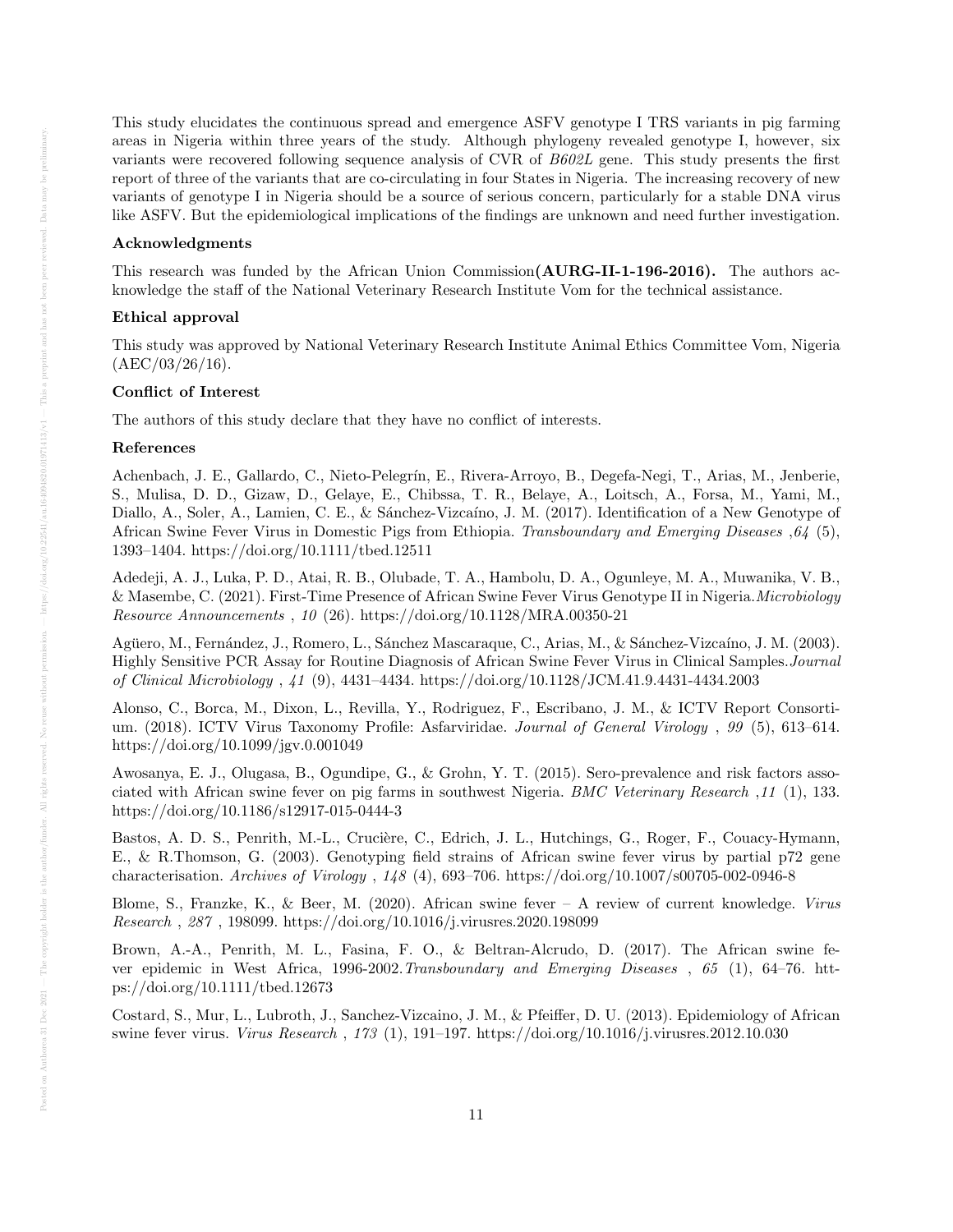Couacy-Hymann, E., Kouakou, K. V., Achenbach, J. E., Kouadio, L., Koffi, Y. M., Godji, H. P., Adje, K. E., Oulai, J., Pell-Minhiaud, H. J., & Lamien, C. E. (2019). Re-emergence of genotype I of African swine fever virus in Ivory Coast. Transboundary and Emerging Diseases ,66 (2), 882–896. https://doi.org/10.1111/tbed.13098

Dellicour, S., Desmecht, D., Paternostre, J., Malengreaux, C., Licoppe, A., Gilbert, M., & Linden, A. (2020). Unravelling the dispersal dynamics and ecological drivers of the African swine fever outbreak in Belgium. Journal of Applied Ecology , 57 (8), 1619–1629. https://doi.org/10.1111/1365-2664.13649

Dixon, L. K., Stahl, K., Jori, F., Vial, L., & Pfeiffer, D. U. (2020). African Swine Fever Epidemiology and Control. Annual Review of Animal Biosciences , 8 (1), 221–246. https://doi.org/10.1146/annurev-animal-021419-083741

Eustace Montgomery, R. (1921). On A Form of Swine Fever Occurring in British East Africa (Kenya Colony). Journal of Comparative Pathology and Therapeutics , 34 , 159–191. https://doi.org/10.1016/S0368- 1742(21)80031-4

Fasina, F. O., Agbaje, M., Ajani, F. L., Talabi, O. A., Lazarus, D. D., Gallardo, C., Thompson, P. N., & Bastos, A. D. S. (2012). Risk factors for farm-level African swine fever infection in major pig-producing areas in Nigeria, 1997–2011. Preventive Veterinary Medicine  $.107$  (1–2), 65–75. https://doi.org/10.1016/j.prevetmed.2012.05.011

Fasina, F. O., Shamaki, D., Makinde, A. A., Lombin, L. H., Lazarus, D. D., Rufai, S. A., Adamu, S. S., Agom, D., Pelayo, V., Soler, A., Simon, A., Adedeji, A. J., Yakubu, M. B., Mantip, S., Benshak, A. J., Okeke, I., Anagor, P., Mandeng, D. C., Akanbi, B. O., . . . Gallardo, C. (2010). Surveillance for African Swine Fever in Nigeria, 2006-2009: Surveillance for African Swine Fever, Nigeria. Transboundary and Emerging Diseases , no-no. https://doi.org/10.1111/j.1865-1682.2010.01142.x

Gallardo, C., Mwaengo, D. M., Macharia, J. M., Arias, M., Taracha, E. A., Soler, A., Okoth, E., Martin, E., Kasiti, J., & Bishop, R. P. (2009). Enhanced discrimination of African swine fever virus isolates through nucleotide sequencing of the p54, p72, and pB602L (CVR) genes.Virus Genes , 38 (1), 85–95. https://doi.org/10.1007/s11262-008-0293-2

Gaudreault, N. N., Madden, D. W., Wilson, W. C., Trujillo, J. D., & Richt, J. A. (2020). African Swine Fever Virus: An Emerging DNA Arbovirus. *Frontiers in Veterinary Science*, 7, 215. https://doi.org/10.3389/fvets.2020.00215

Jori, F., Vial, L., Penrith, M. L., Perez-Sanchez, R., Etter, E., Albina, E., Michaud, V., & Roger, F. (2013). Review of the sylvatic cycle of African swine fever in sub-Saharan Africa and the Indian ocean.Virus Research , 173 (1), 212–227. https://doi.org/10.1016/j.virusres.2012.10.005

Kumar, S., Stecher, G., Li, M., Knyaz, C., & Tamura, K. (2018). MEGA X: Molecular Evolutionary Genetics Analysis across Computing Platforms.Molecular Biology and Evolution , 35 (6), 1547–1549. https://doi.org/10.1093/molbev/msy096

Lubisi, B. A., Bastos, A. D. S., Dwarka, R. M., & Vosloo, W. (2005). Molecular epidemiology of African swine fever in East Africa.Archives of Virology , 150 (12), 2439–2452. https://doi.org/10.1007/s00705-005-0602-1

Luka, P. D., Achenbach, J. E., Mwiine, F. N., Lamien, C. E., Shamaki, D., Unger, H., & Erume, J. (2016). Genetic Characterization of Circulating African Swine Fever Viruses in Nigeria (2007-2015). Transboundary and Emerging Diseases , 64 (5), 1598–1609. https://doi.org/10.1111/tbed.12553

Luka, P. D., Mwiine, F. N., Yakubu, B., Erume, J., Perez-Sanchez, R., Unger, H., & Shamaki, D. (2017). African Swine Fever Virus Transmission Cycle in Nigeria: Assessment of Domestic Pig-Soft Tick Contact through Detection of Antibodies against Ornithodoros moubata Salivary Antigen TSGP1. Veterinary Sciences: Research and Reviews , 3 (1), 6–12. https://doi.org/10.17582/journal.vsrr/2017.3.1.6.12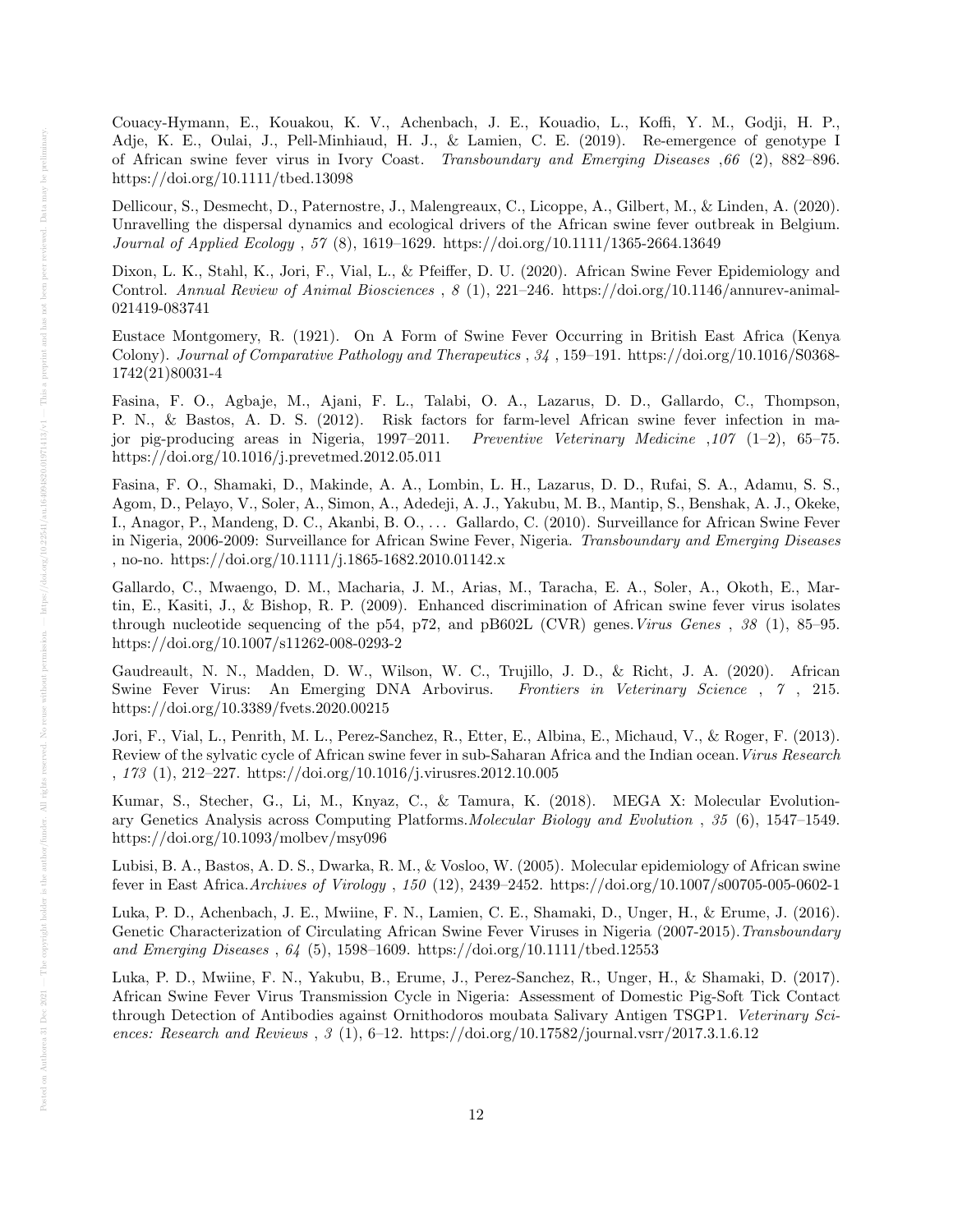Malogolovkin, A., Burmakina, G., Titov, I., Sereda, A., Gogin, A., Baryshnikova, E., & Kolbasov, D. (2015). Comparative Analysis of African Swine Fever Virus Genotypes and Serogroups. Emerging Infectious Diseases , 21 (2), 312–315. https://doi.org/10.3201/eid2102.140649

Malogolovkin, A., Burmakina, G., Tulman, E. R., Delhon, G., Diel, D. G., Salnikov, N., Kutish, G. F., Kolbasov, D., & Rock, D. L. (2015). African swine fever virus CD2v and C-type lectin gene loci mediate serological specificity. Journal of General Virology ,96 (4), 866–873. https://doi.org/10.1099/jgv.0.000024

Mulumba-Mfumu, L. K., Saegerman, C., Dixon, L. K., Madimba, K. C., Kazadi, E., Mukalakata, N. T., Oura, C. A. L., Chenais, E., Masembe, C., Stahl, K., Thiry, E., & Penrith, M. L. (2019). African swine fever: Update on Eastern, Central and Southern Africa. Transboundary and Emerging Diseases , tbed.13187. https://doi.org/10.1111/tbed.13187

Nix, R. J., Gallardo, C., Hutchings, G., Blanco, E., & Dixon, L. K. (2006). Molecular epidemiology of African swine fever virus studied by analysis of four variable genome regions. Archives of Virology ,151 (12), 2475–2494. https://doi.org/10.1007/s00705-006-0794-z

Odemuyiwa, S. O., Adebayo, I. A., Ammerlaan, W., Ajuwape, A. T. P., Alaka, O. O., Oyedele, O. I., Soyelu, K. O., Olaleye, D. O., Otesile, E. B., & Muller, C. P. (2000). An Outbreak of African Swine Fever in Nigeria: Virus Isolation and Molecular Characterization of the VP72 Gene of a First Isolate from West Africa . 20 (2), 139–142.

Olugasa, B. O., & Ijagbone, I. F. (2007). Pattern of spread of African swine fever in south-western Nigeria, 1997-2005. Vet Ital ,43 , 9.

Oluwole, O. O., & Omitogun, G. O. (2014). Polymerase Chain Reaction Detection of ASFV Infection in Nigerian Indigenous Pig. American Journal of Molecular Biology , 04 (03), 159–162. https://doi.org/10.4236/ajmb.2014.43017

Owolodun, O. A., Bastos, A. D. S., Antiabong, J. F., Ogedengbe, M. E., Ekong, P. S., & Yakubu, B. (2010). Molecular characterisation of African swine fever viruses from Nigeria (2003–2006) recovers multiple virus variants and reaffirms CVR epidemiological utility. Virus Genes , 41 (3), 361–368. https://doi.org/10.1007/s11262-009-0444-0

Patrick, B. N., Machuka, E. M., Githae, D., Banswe, G., Amimo, J. O., Ongus, J. R., Masembe, C., Bishop, R. P., Steinaa, L., Djikeng, A., & Pelle, R. (2020). Evidence for the presence of African swine fever virus in apparently healthy pigs in South-Kivu Province of the Democratic Republic of Congo. Veterinary Microbiology , 240 , 108521. https://doi.org/10.1016/j.vetmic.2019.108521

Penrith, M.-L., & Vosloo, W. (2009). Review of African swine fever: Transmission, spread and control : review article. Journal of the South African Veterinary Association , 80 (2), 58–62. https://doi.org/10.4102/jsava.v80i2.172

Phologane, S. B., Bastos, A. D. S., & Penrith, M.-L. (2005). Intra- and Inter-Genotypic Size Variation in the Central Variable Region of the 9RL Open Reading Frame of Diverse African Swine Fever Viruses. Virus Genes , 31 (3), 357–360. https://doi.org/10.1007/s11262-005-3254-z

Quembo, C. J., Jori, F., Vosloo, W., & Heath, L. (2018). Genetic characterization of African swine fever virus isolates from soft ticks at the wildlife/domestic interface in Mozambique and identification of a novel genotype. Transboundary and Emerging Diseases ,65 (2), 420–431. https://doi.org/10.1111/tbed.12700

Tizhe, E. V., Luka, P. D., Adedeji, A. J., Tanko, P., Gurumyen, G. Y., Buba, D. M., Tizhe, U. D., Bitrus, A. A., Oragwa, A. O., Shaibu, S. J., Unanam, E. S., Igbokwe, I. O., Akpavie, S. O., & Njoku, C. O. (2020).Laboratory diagnosis of a new outbreak of acute African swine fever in smallholder pig farms in Jos, Nigeria . 9.

Wade, A., Achenbach, J. E., Gallardo, C., Settypalli, T. B. K., Souley, A., Djonwe, G., Loitsch, A., Dauphin, G., Ngang, J. J. E., Boyomo, O., Cattoli, G., Diallo, A., & Lamien, C. E. (2019). Genetic character